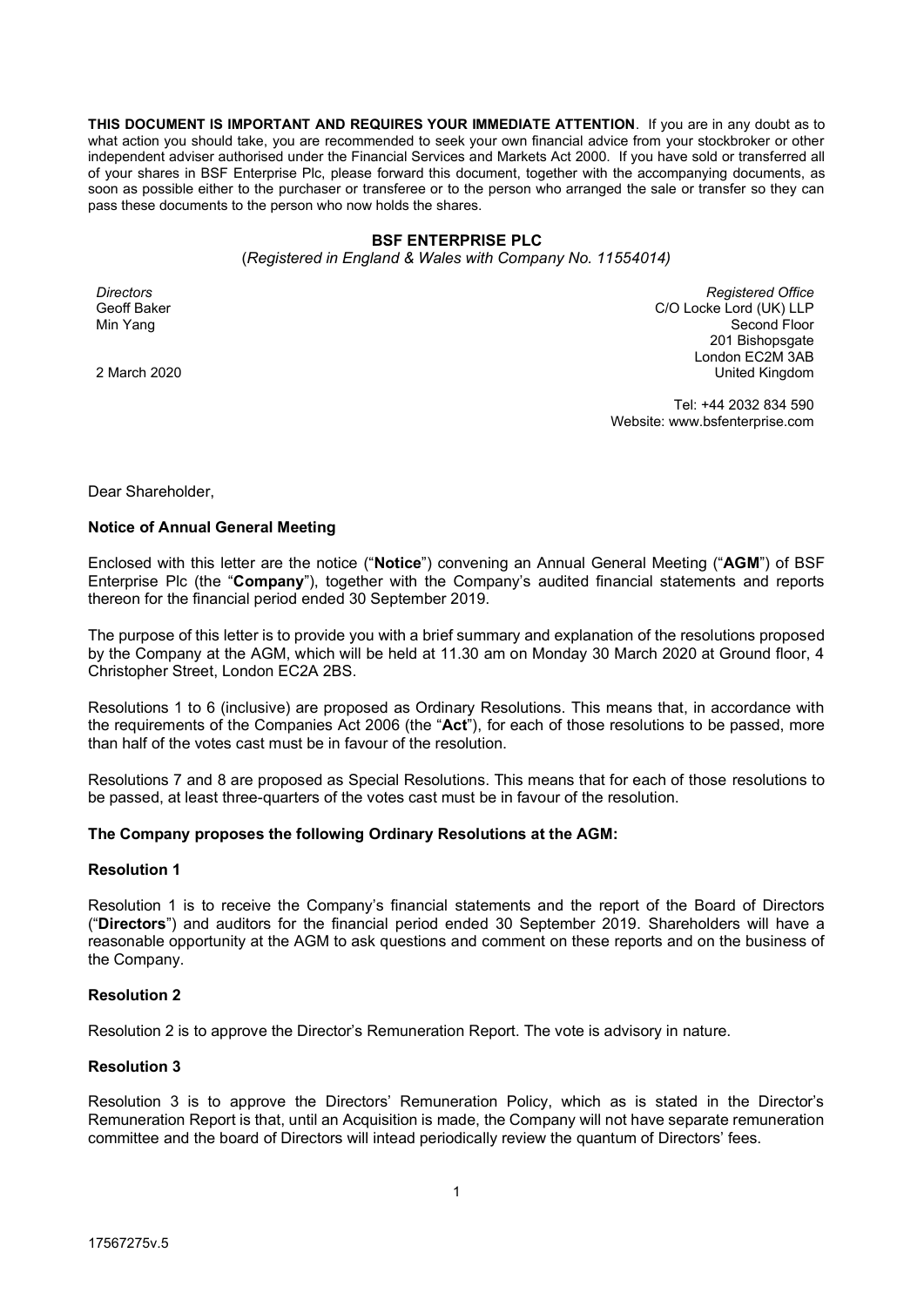# **Resolution 4**

Resolution 4 is to re-appoint PKF Littlejohn LLP as auditors of the Company to hold office from the conclusion of the AGM to the conclusion of the next annual general meeting at which accounts are laid before the Company at a remuneration level to be determined by the Directors.

# **Resolution 5**

Resolution 5 is to re-elect Geoff Baker and Min Yang as Directors of the Company.

# **Resolution 6**

The Directors may only allot shares or grant rights to subscribe for, or convert any security into, shares if authorised to do so by Shareholders. Resolution 6 proposes to authorise the Directors to allot and issue shares in the Company or grant rights to subscribe for or to convert any securities into shares in the Company up to an aggregate nominal amount of £67,800, such authority to expire at the next AGM or fifteen months after the passing of this resolution, whichever date is the earlier. This amount represents approximately one third of the Company's issued ordinary share capital as at the date of this letter.

*(Explanatory Note: as at the date of this letter, the Company's issued ordinary share capital is is 20,340,002 Ordinary Shares. One third of the Company's issued share capital is approximately 6,780,000 Ordinary Shares.)*

# **The Company is also proposing the following Special Resolutions at the AGM:**

# **Resolution 7**

The Act requires that any equity securities issued for cash (other than pursuant to an employee share scheme), must first be offered to existing shareholders pro rata to their holdings unless approval is obtained by special resolution to disapply this requirement. It is proposed that this approval also be renewed for the same period as the authority under Resolution 6. Apart from rights issues or any other pre-emptive offer concerning equity securities, the Company is seeking disapplication of pre-emption rights in connection with any equity securities to be allotted and issued up to a nominal amount of ordinary shares equal to £40,680. This amount represents approximately 20 per cent of the Company's issued ordinary share capital as at the date of this letter. Resolution 7 also seeks disapplication of pre-emptive rights on a rights issue or other preemptive offer so as to allow the Directors to make exclusions or such other arrangements as may be appropriate to resolve legal or practical problems which, for example, might arise with overseas shareholders or entitlements to fractions.

*(Explanatory Note: as at the date of this letter, the Company's issued ordinary share capital is is 20,340,002 Ordinary Shares. 20 per cent of the Company's issued share capital is approximately 4,068,000 Ordinary Shares.)*

# **Resolution 8**

The Articles allow the Company to call general meetings other than an annual general meeting on 14 clear days' notice without obtaining Shareholder approval. The notice period required under the Act for general meetings of the Company is 21 days. The Act allows Shareholders to approve a shorter notice period, which cannot be less than 14 clear days. Therefore, in order to preserve its ability to call general meetings on 14 clear days' notice, Resolution 8 seeks such Shareholder approval. It is intended that the shorter notice period would not be used as a matter of routine for such meetings but only where the flexibility is merited by the business of the meeting and is thought to be in the interests of Shareholders as a whole. If given, the approval will be effective until the Company's next annual general meeting, when it is intended that a similar resolution will be proposed.

# **Shareholder Voting**

Only Shareholders registered as holding ordinary shares of the Company at 11.30 am on Thursday, 26 March 2020 shall be (or, if this meeting is adjourned, in the register of members at close of business on the day two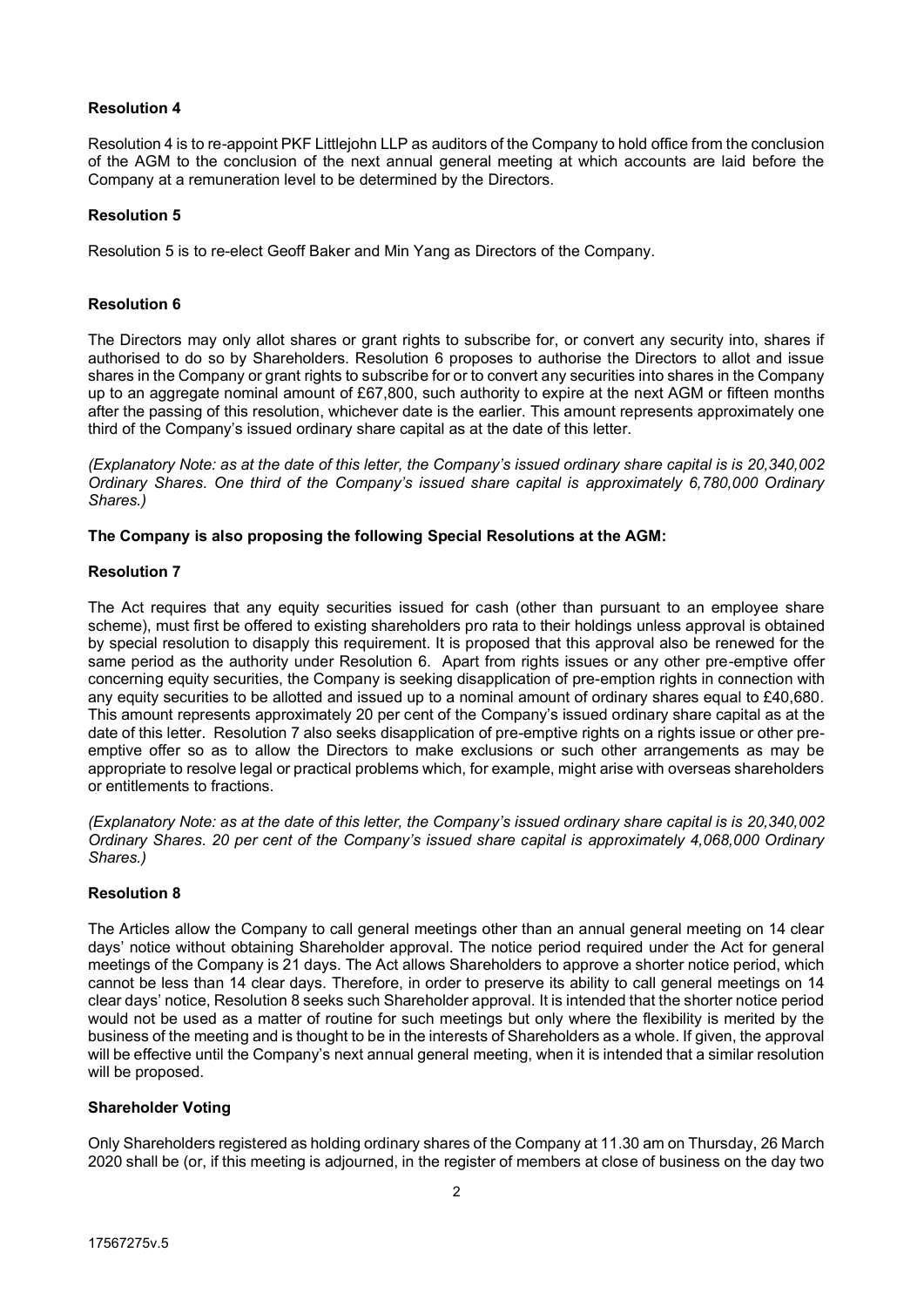days prior to the adjourned meeting) entitled to attend the AGM and vote on the resolutions proposed (unless otherwise entitled to do so).

## **Recommendation**

Your Board is of the opinion that all the proposals to be considered at the AGM are in the best interests of the Company and its Shareholders as a whole and recommends that you vote in favour of the Resolutions to be proposed at the AGM.

## **Action to be taken**

If you do not intend to be present at the AGM, please complete, sign and return the Form of Proxy as soon as possible (and, in any event, so as to be received not later than 11.30 am on Thursday, 26 March 2020), in accordance with the instructions printed on it. Completion of the Form of Proxy will not preclude you from attending the AGM and voting in person if you so wish.

Yours faithfully,

**Geoff Baker Company Secretary**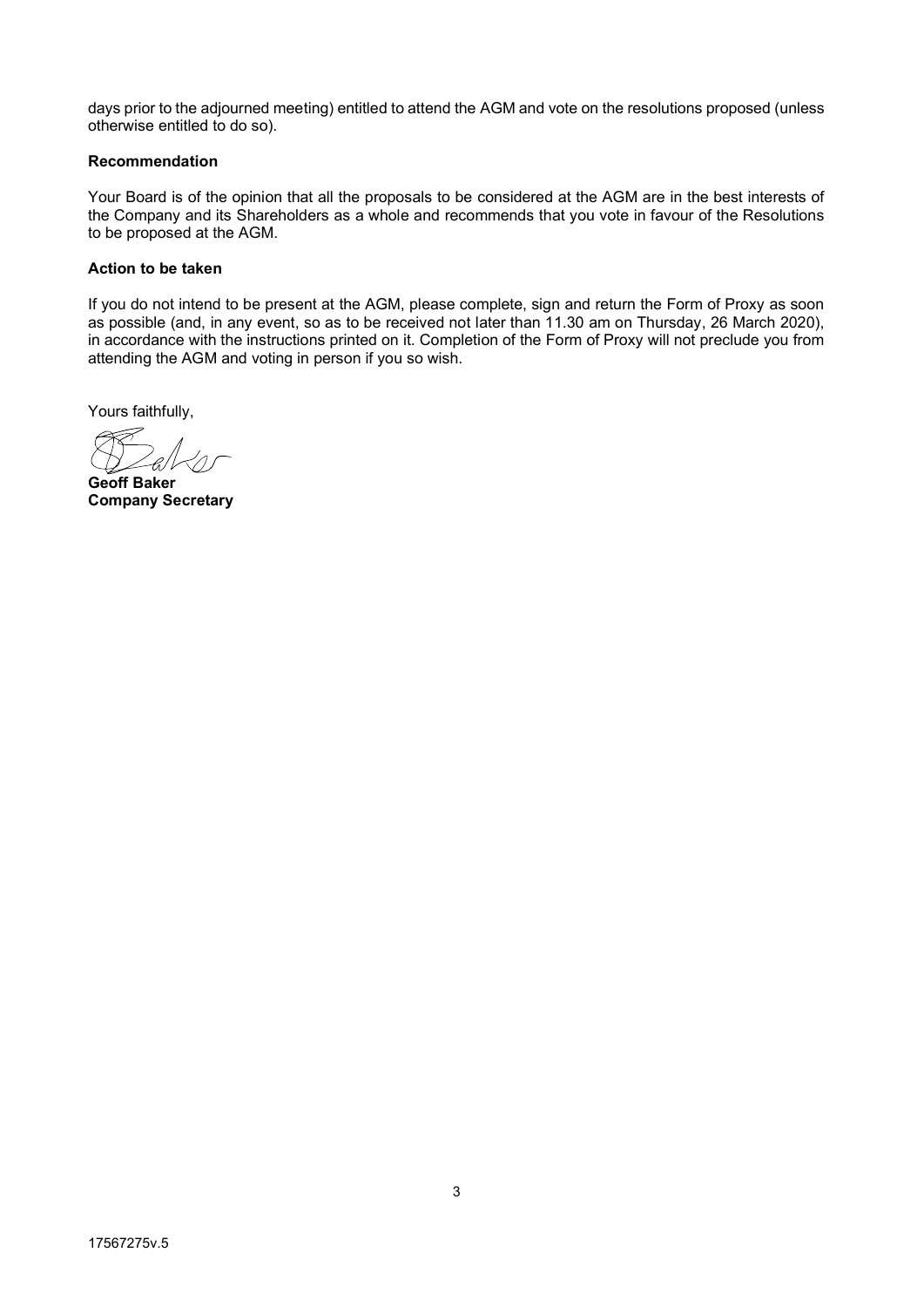## **BSF ENTERPRISE PLC**

(*Incorporated in England & Wales with Company No. 11554014)* \_\_\_\_\_\_\_\_\_\_\_\_\_\_\_\_\_\_\_\_\_\_\_\_\_\_\_\_\_\_\_\_\_\_\_\_\_\_\_\_

# **NOTICE OF ANNUAL GENERAL MEETING** \_\_\_\_\_\_\_\_\_\_\_\_\_\_\_\_\_\_\_\_\_\_\_\_\_\_\_\_\_\_\_\_\_\_\_\_\_\_\_\_

Notice is hereby given that the annual general meeting of BSF Enterprise Plc (the "Company") will be held on 11.30 am on Monday 30 March 2020 at the offices of Ground floor, 4 Christopher Street, London EC2A 2BS, United Kingdom for the following purposes:

To consider and, if thought fit, pass Resolutions 1 to 6 which will be proposed as Ordinary Resolutions, and Resolutions 7 and 8 which will be proposed as Special Resolutions:

### **Ordinary Resolutions**

- **1.** To receive the Company's financial statements and the report of the board of directors ("Directors") and auditors for the financial period ended 30 September 2019.
- **2.** To approve the Directors' Remuneration Report (excluding the Directors' Remuneration Policy) for the financial period ended 30 September 2019.
- **3.** To approve the Directors' Remuneration Policy, as set out in the Directors' Remuneration Report for the financial period ended 30 September 2019.
- **4.** To re-appoint PKF Littlejohn LLP as auditors of the Company to hold office from the conclusion of the meeting to the conclusion of the next meeting at which accounts are laid before the Company at a remuneration to be determined by the Directors.
- **5.** To to re-elect Geoff Baker and Min Yang as Directors of the Company.
- **6.** That the Directors be generally and unconditionally authorised in accordance with section 551 of the Companies Act 2006 (the "Act") to allot shares in the Company or grant rights to subscribe for or to convert any securities into shares in the Company ("Relevant Securities") up to a maximum aggregate nominal amount of £67,800 provided that this authority shall expire at the conclusion of the next Annual General Meeting of the Company or, if earlier, fifteen (15) months from the date of passing this resolution save that the Company may before such expiry make an offer or agreement which would or might require Relevant Securities to be allotted after such expiry and the Directors may allot Relevant Securities in pursuance of such an offer or agreement as if the authority conferred had not expired. This resolution revokes and replaces all unexercised authorities previously granted to the Directors to allot shares or grant rights for or to convert any securities into shares but without prejudice to any allotment of shares or grant of rights already made, offered or agreed to be made pursuant to such authorities.

### **Special Resolutions**

- **7.** That subject to, and conditional on, the passing of Resolution 6, the Directors be empowered pursuant to section 570 of the Act to allot equity securities (within the meaning of section 560 of the Act) for cash pursuant to the authority given by Resolution 6 as if section 561(1) of the Act did not apply to any such allotment provided that this power shall be limited to:
	- (a) the allotment of equity securities in connection with a rights issue or any other offer to holders of ordinary shares in proportion (as nearly as practicable) to their respective holdings and to holders of other equity securities as required by the rights of those securities or as the Directors otherwise consider necessary, but subject to such exclusions or other arrangements as the Directors deem necessary or expedient in relation to treasury shares, fractional entitlements, record dates, legal or practical problems in or under the laws of any territory or the requirements of any regulatory body or stock exchange; and
	- (b) the allotment (otherwise than pursuant to sub-paragraph (a) above) of equity securities up to an aggregate nominal amount of £40,680.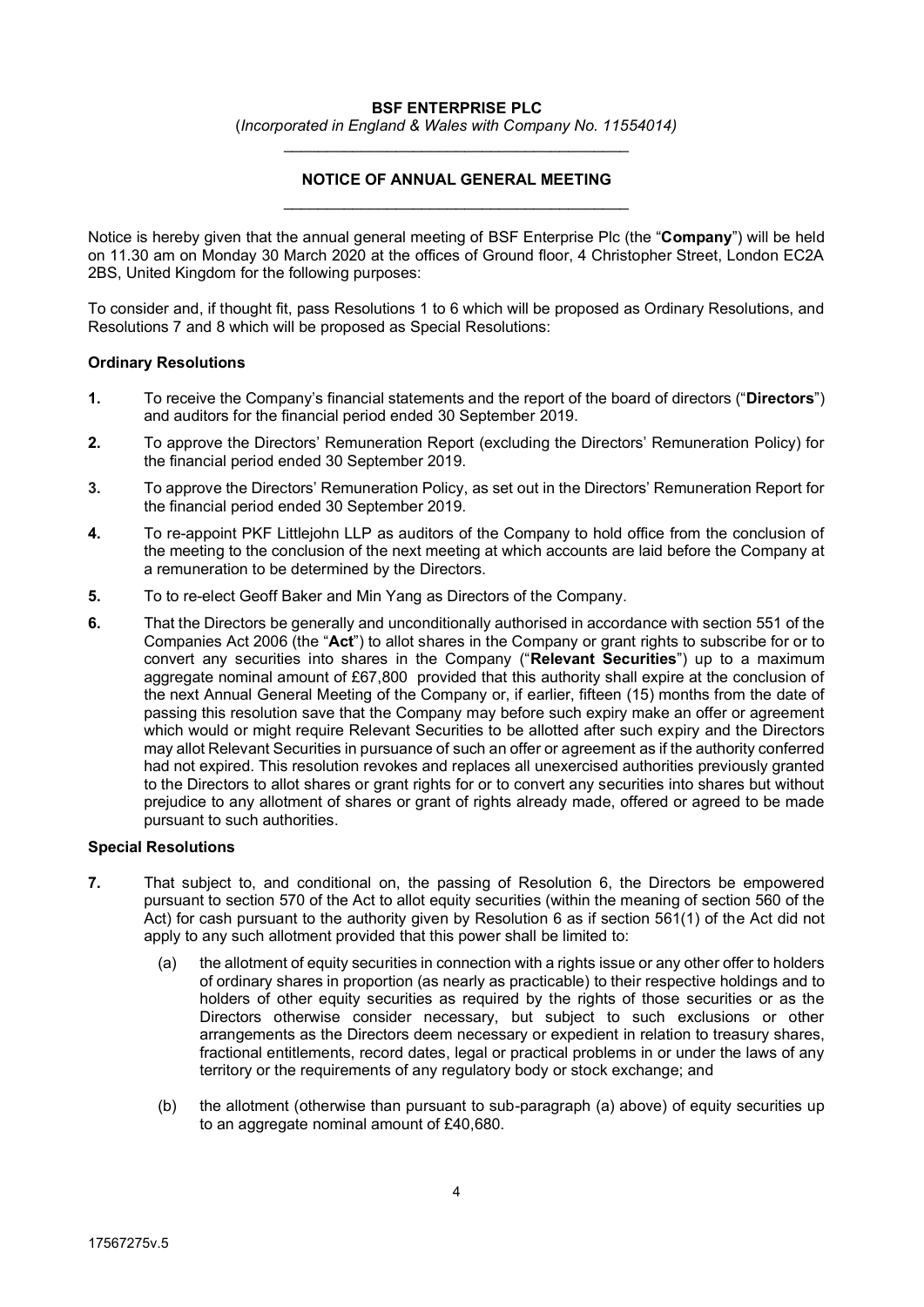and this authority shall expire at the conclusion of the next annual general meeting of the Company or, if earlier, fifteen months from the date of passing this resolution save that the Company may before such expiry make an offer or agreement which would or might require equity securities to be allotted after such expiry and the Directors may allot equity securities in pursuance of such an offer or agreement as if the power conferred hereby has not expired.

**8.** That, subject to the Articles of Association of the Company as in force from time to time, a general meeting other than an annual general meeting may be called on not less than 14 clear days' notice.

### **BY ORDER OF THE BOARD OF DIRECTORS**

Geoff Baker Company Secretary

2 March 2020

#### **Notes:**

#### **Entitlement to attend and vote**

1. The right to attend and vote at the meeting is determined by reference to the Company's register of members. Only a member entered in the register of members at 11.30 am on Thursday, 26 March 2020 (or, if this meeting is adjourned, in the register of members at close of business on the day two days prior to the adjourned meeting) is entitled to attend and vote at the meeting and a member may vote in respect of the number of Ordinary Shares registered in the member's name at that time. Changes to the entries in the register of members after that time shall be disregarded in determining the rights of any person to attend and vote at the meeting.

#### **Proxies**

- 2. As a member of the Company you are entitled to appoint a proxy to exercise all or any of your rights to attend, speak and vote at a general meeting of the Company and you should have received a proxy form with this notice of meeting. You can only appoint a proxy using the procedures set out in these notes and the notes set out in the proxy form.
- 3. Appointment of a proxy does not preclude you from attending the meeting and voting in person. If you have appointed a proxy and attend the meeting in person, your proxy appointment will automatically be terminated.
- 4. A proxy does not need to be a member of the Company but must attend the meeting to represent you. To appoint as your proxy a person other than the Chairman of the meeting, insert their full name in the space provided in the proxy form. If you sign and return the proxy form with no name inserted in the box, the Chairman of the meeting will be deemed to be your proxy. Where you appoint as your proxy someone other than the Chairman, you are responsible for ensuring that they attend the meeting and are aware of your voting intentions. If you wish your proxy to make any comments on your behalf, you will need to appoint someone other than the Chairman and give them the relevant instructions directly.
- 5. You may appoint more than one proxy provided each proxy is appointed to exercise rights attached to different shares. You may not appoint more than one proxy to exercise rights attached to any one share. To appoint more than one proxy, you will need to complete a separate proxy form in relation to each appointment. Additional proxy forms may be obtained by contacting the Company's registrar at Share Registrars Limited, The Courtyard, 17 West Street, Farnham, Surrey, GU9 7DR; Tel. 01252 821390.
- 6. If you submit more than one valid proxy appointment, the appointment received last before the latest time for the receipt of proxies will take precedence.
- 7. Any power of attorney or any other authority under which the proxy form is signed (or a duly certified copy of such power or authority) must be included with the proxy form.
- 8. To be valid for the meeting, a form of proxy should be completed, signed and lodged (together with any power of authority or any other authority under which it is signed or a duly certified copy of such power of authority) with the Company's registrar:
	- by email to voting@shareregistrars.uk.com; or
	- by post to Share Registrars Limited The Courtyard, 17 West Street, Farnham, Surrey, GU9 7DR,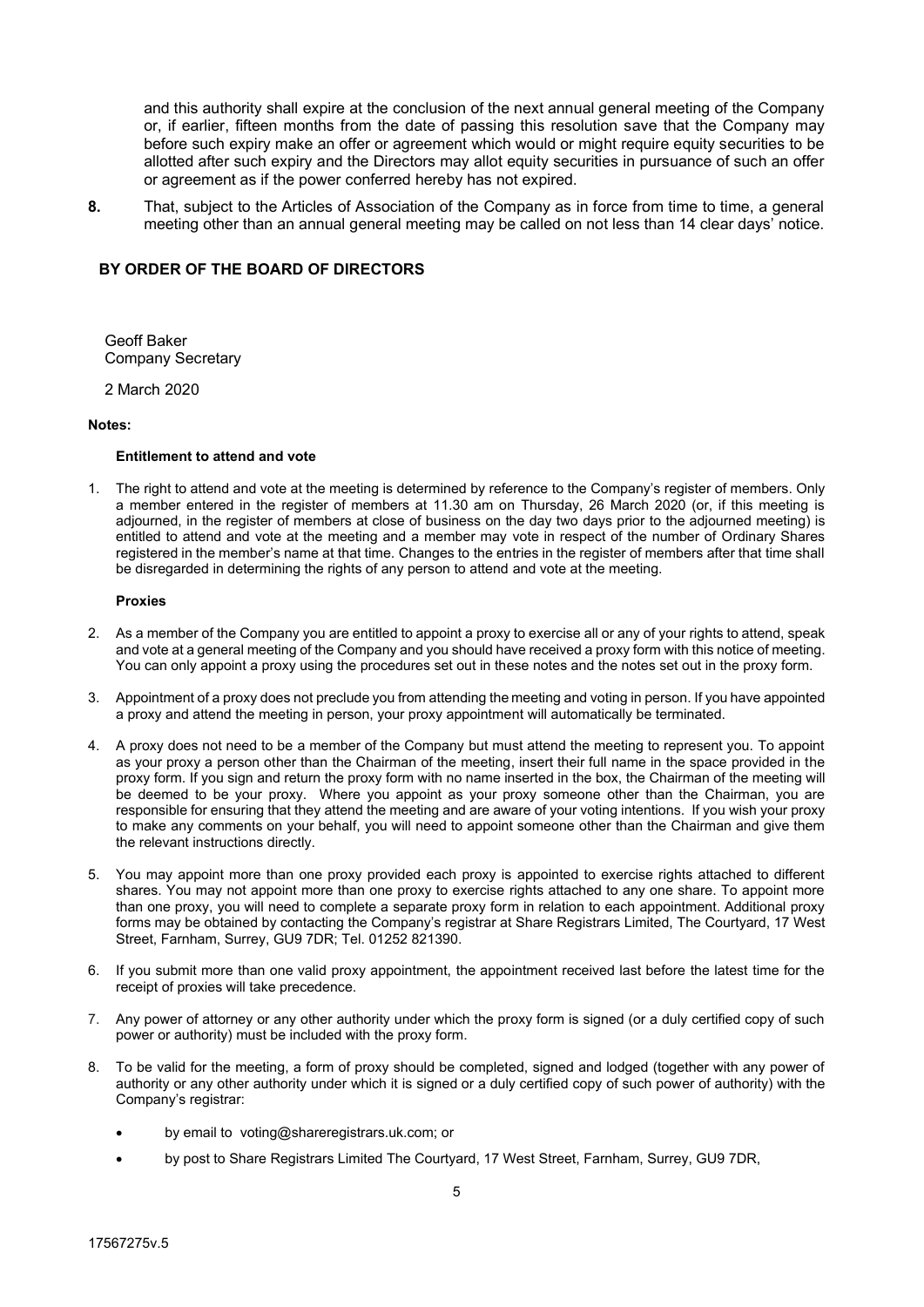#### **no later than 11.30 am on Thursday, 26 March 2020.**

- 9. To direct your proxy how to vote on the resolutions mark the appropriate box on the proxy form with an 'X' To abstain from voting on a resolution, mark the box "vote withheld". A "vote withheld" is not a vote in law which means that the vote will not be counted in the calculation of votes "for" and "against" the resolution. Marking "Discretionary", or failing to mark any box against a resolution, will mean your proxy can vote as he or she wishes or can decide not to vote at all.
- 10. The Chairman of the meeting shall act as a proxy unless another proxy is desired, in which case, insert full name of your proxy in the space provided in the proxy form. A proxy will act in his/her discretion in relation to any business, other than that above, at the meeting (including any resolution to amend a resolution or to adjourn the meeting).
- 11. In the case of a corporation, the proxy form must be executed under its common seal or signed on its behalf by an attorney or officer of the corporation.
- 12. In the case of joint holders, the vote of the senior holder shall be accepted to the exclusion of the votes of other joint holders. For this purpose, seniority shall be determined by the order in which the names of such holders stand in the register of members in respect of the joint holding.
- 13. To appoint one or more proxies or to give an instruction to a proxy (whether previously appointed or otherwise) via the CREST system, CREST messages must be received by the issuer's agent (ID number 7RA36) not later than 48 hours before the time appointed for holding the meeting. For this purpose, the time of receipt will be taken to be the time (as determined by the timestamp generated by the CREST system) from which an issuer's agent is able to retrieve the message. The Company may treat as invalid a proxy appointment sent by CREST in the circumstances set out in Regulation 35(5)(a) of the Uncertificated Securities Regulations 2001.

#### **Corporate representatives**

14. A corporation which is a member can appoint one or more corporate representatives who may exercise, on its behalf, all its powers as a member provided that no more than one corporate representative exercises powers over the same share.

#### **Nominated persons**

- 15. Any person to whom this notice is sent who is a person nominated under section 146 of the Companies Act 2006 to enjoy information rights (a "Nominated Person") may have a right under an agreement between him and the shareholder by whom he was nominated, to be appointed (or to have someone else appointed) as a proxy for the meeting. If a Nominated Person has no such proxy appointment right or does not wish to exercise it, he may, under any such agreement, have a right to give instructions to the member as to the exercise of voting rights.
- 16. The statement of the rights of members in relation to the appointment of proxies as stated above does not apply to Nominated Persons. The rights described in that paragraph can only be exercised by members of the Company.

#### **Issued Share Capital and Total Voting Rights**

- 17. As at 28 February 2020, which is the latest practicable date prior to the publication of this notice, the Company's issued share capital comprised 20,340,002 ordinary shares of £0.01 each. Each ordinary share carries the right to one vote at a general meeting of the Company. The Company does not hold any shares in treasury. Therefore, the total number of voting rights in the Company as at 28 February 2020 is 20,340,002.
- 18. The Company's website will include information on the number of shares and voting rights.

#### Members' requests under Section 527 of the Companies Act 2006

19. Under section 527 of the Companies Act 2006 members meeting the threshold requirements set out in that section have the right to require the Company to publish a statement on a website setting out any matter relating to: (i) the audit of the Company's accounts (including the auditor's report and the conduct of the audit) that are to be laid before the annual general meeting; or (ii) any circumstance connected with an auditor of the Company ceasing to hold office since the last annual general meeting. The Company may require the members requesting any such website publication to pay its expenses in complying with sections 527 or 528 of the Companies Act 2006. Where the Company is required to place a statement on a website under section 527 of the Companies Act 2006, it must forward the statement to the Company's auditors not later than the time when it makes the statement available on the website. The business which may be dealt with at the meeting includes any statement that the Company has been required under section 527 of the Companies Act 2006 to publish on a website.

#### **Members' rights to ask questions**